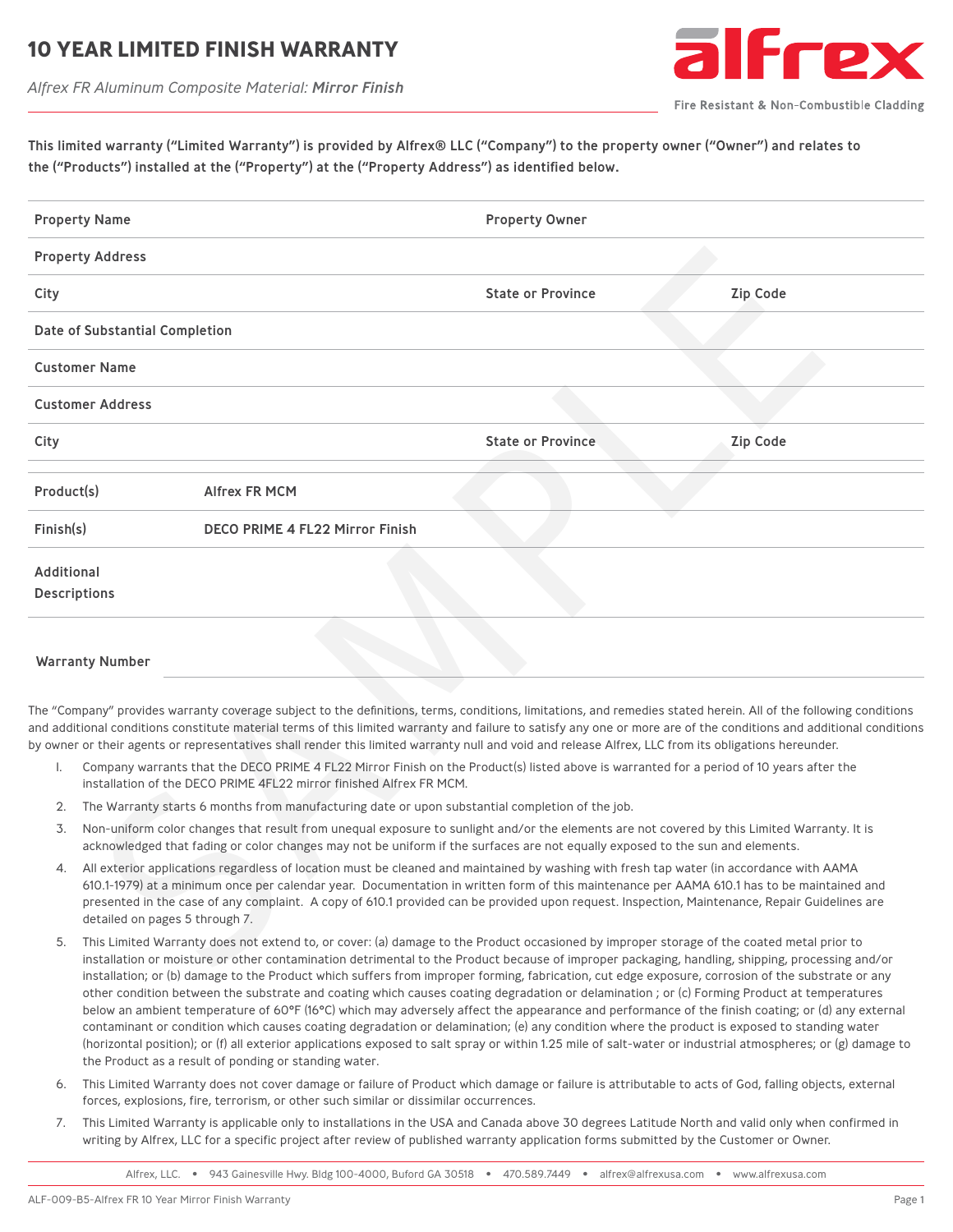# **10 YEAR LIMITED FINISH WARRANTY**

*Alfrex FR Aluminum Composite Material: Mirror Finish*



Fire Resistant & Non-Combustible Cladding

- 8. Owner's sole and exclusive remedy, and Alfrex, LLC's liability under this Limited Warranty will be limited, at Alfrex, LLC's option, to correcting visible finish defects or replacing the DECO PRIME 4FL22 Mirror Finish FR MCM with the Product claimed to be defective. If remedial action fails twice, Alfrex, the owner may either accept a price reduction or withdraw from the contract. Under no circumstances will Alfrex, LLC be held liable for any incidental, special, punitive or consequential damages.
- 9. Alfrex, LLC shall be given a reasonable opportunity to inspect the product claimed to be defective. If after inspection of the product, Alfrex, LLC determines that the claimed defect is covered by this warranty, Alfrex, LLC as its sole option, shall refinish, repair, or replace, the defective Product without charge to the owner.
- 10. Alfrex, LLC must approve any remediation efforts through submission of three (3) estimates that each includes the name of the coating products to be used, labor and material costs as well as any other costs associated with the work for refinishing or replacing the metal substrate. Alfrex, LLC reserves the right to approve or negotiate the contract for such recoating or replacement work if the initial estimate is unacceptable to Alfrex, LLC.
- 11. All warranty work will be performed by Alfrex, LLC or by a company, customer, contractor, applicator, or distributor selected by Alfrex, LLC. At no time does this warranty confer upon the claiming party or any other party the right to proceed with repair, replacement or restoration without written notice and agreement by a duly authorized officer of Alfrex, LLC. Any such work undertaken by the claiming party or any other party shall be for the claiming party's own account and shall result in this warranty becoming null and void. As color variances may occur between replacement or refinished product in comparison with the originally installed product due to normal weathering and aging of the originally installed product, this condition will not be indicative of a defect in either the replacement product or the originally installed product. ite mine that the calmed select is covered by this warranty. After, LLC as las acie option, shill refinal), regain or replace, the defective<br>that the simulation and the simulation of the simulation of three Clisterions (i.
- 12. The warranty for any remediation shall be only for the remainder of the original warranty period applicable to the original coated metal substrate.
- 13. In no event will the original applicable warranty period set forth herein be extended by a warranty claim.
- 14. In the event of any subsequent failure of any recoated or replaced DECO PRIME 4FL22 Mirror Finish FR MCM the Owner shall first make any claims against the supplier of those replacement materials.
- 15. The applicable warranty period shall be limited to, and shall in no event extend beyond, the warranty period as set forth in the warranty table.
- 16. This Limited Warranty is given solely to the Owner and is non-transferable and non-assignable.
- 17. All claims must be submitted in writing to Alfrex LLC at 943 Gainesville HWY, Building 100, Suite 4000, Buford, GA 30518. All claims must be accompanied by this certificate, fully completed and signed by the customer that furnished the product to the owner. In order to qualify for warranty coverage, all claims must be submitted within thirty days from the date the damage is first discovered or could have been discovered. No claims can be submitted 30 days after expiration of the warranty period.
- 18. In no event does Alfrex LLC cover the cost of labor or sundry materials required to remove and/or replace any defective product.
- 19. Alfrex LLC reserves the right to discontinue or modify its products lines and coating colors. If the original product or coating color is no longer available, Alfrex LLC agrees to use commercially reasonable efforts to substitute a comparable product.
- 20. This warranty is subject to, enforced by, and construed according to the laws of the State of Georgia. Any legal action to enforce or construe any portion of this warranty shall be brought in a Court of Company's choice in Georgia.
- 21. Any attempt to construe this warranty, be it by law or other legal means, that ultimately leads to any court of competent jurisdiction stating any provision herein as invalid or unenforceable the remainder of the provisions following shall come into effect. These provisions shall come into effect as though the prior provisions had not been contained herein.
- 22. The United Nations Convention on Contracts for the International Sale of Goods is expressly disclaimed and does not apply to the sale of Seller products. Any and all disputes between the parties that may arise pursuant to this order will be heard and determined before an appropriate arbitrator, federal or state court located in Atlanta, Georgia. The owner hereto acknowledges such court has the jurisdiction to interpret and enforce the provisions herein and/ or an arbitrator's judgment, and the owner and the Customer waives any and all objections that they may have as to personal jurisdiction or venue in any of the above courts.
- 23. Company has the right to termination of the warranty at any time if a (30) day notice is given to the Customer prior to Rights accruing to Customer are not lost prior to termination.
- 24. All information hereto shall be adhered to by both parties and shall not extend beyond the directives made herein. No modification shall be made without the understanding, consent, and signing by both Customer and Company of a contract explicitly stating this warranty's subsequent modification.
- 25. EXCEPT AS SET FORTH HEREIN, ALFREX, LLC MAKES NO OTHER EXPRESS WARRANTIES AND DISCLAIMS ANY IMPLIED WARRANTIES, INCLUDING ANY IMPLIED WARRANTY OF MERCHANTABILITY OR FITNESS FOR A PARTICULAR PURPOSE OR USE, WITH RESPECT TO ANY OF THE PRODUCTS.
- 26. IT IS UNDERSTOOD AND AGREED THAT THE REMEDIES PROVIDED FOR HEREIN FOR THE FINISH OF THE PRODUCT DESCRIBED ABOVE ARE EXCLUSIVE WHETHER FOR BREACH OF EXPRESS WARRANTIES OR OTHERWISE AND SHALL CONSTITUTE THE OWNER'S EXCLUSIVE REMEDY AND ALFREX, LLC'S EXCLUSIVE LIABILITY. IN NO EVENT SHALL ALFREX, LLC BE LIABLE FOR LABOR COSTS, DIRECT, INDIRECT, INCIDENTAL, PUNITIVE, SPECIAL OR CONSEQUENTIAL DAMAGES FOR ANY BREACH OF ANY EXPRESS OR IMPLIED WARRANTIES IN CONNECTION WITH THE PRODUCT.
- 27. THIS WARRANTY IS THE ONLY EXPRESS WARRANTY EXTENDED BY ALFREX, LLC IN CONNECTION WITH THE PRODUCT, OTHER THAN ALFREX, LLC'S STANDARD COATING WARRANTY, IF ANY, AND THE LIMITED WARRANTY SET OUT IN ALFREX, LLC'S SALES TERMS AND CONDITIONS, FOR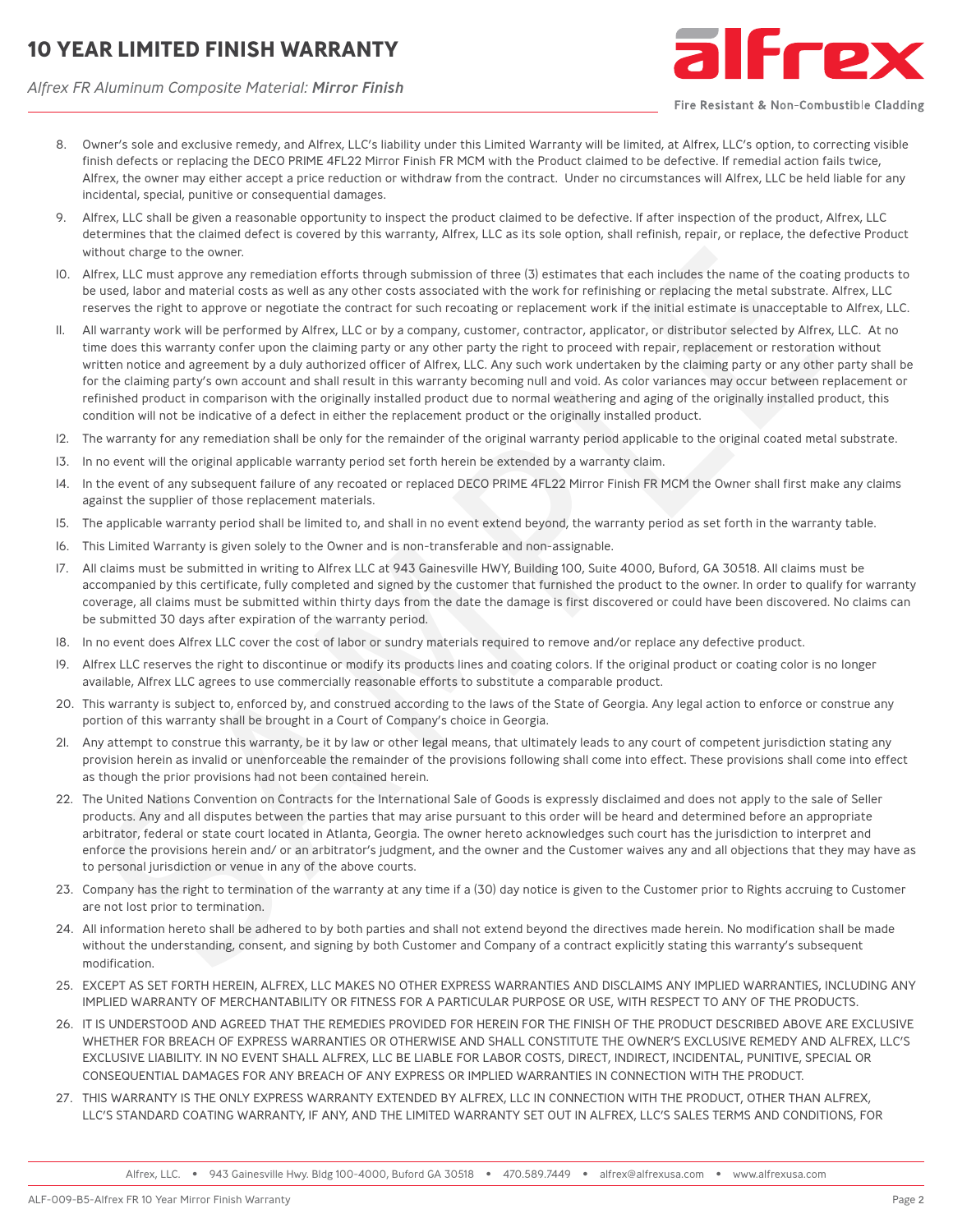*Alfrex FR Aluminum Composite Material: Mirror Finish*



Fire Resistant & Non-Combustible Cladding

THE PRODUCT, AND IT EXCLUDES ALL OTHER WARRANTIES, REPRESENTATIONS OR GUARANTEES, EXPRESS OR IMPLIED, WRITTEN OR ORAL, BY OPERATION OF LAW OR OTHERWISE, INCLUDING WITHOUT LIMITATION, THE IMPLIED WARRANTIES OF MERCHANTABILITY AND FITNESS FOR A PARTICULAR PURPOSE. ALFREX, LLC'S AGGREGATE TOTAL CUMULATIVE LIABLITY UNDER THIS WARRANTY IS LIMITED TO THE DOLLAR AMOUNT OF THE PURCHASE PRICE.

28. Owner is solely responsible for proper selection and installation of Alfrex, LLC's products. Owner agrees that it will use Alfrex, LLC products only for their intended uses and according to the specifications and limitations established by Alfrex, LLC from time to time. Owner shall indemnify, defend and hold Alfrex, LLC harmless from and against any and all damages arising out of or relating to improper product selection, application, use, misuse, neglect, abuse of products or improper installation or incorporation of products.

|                             | Owner is suicif responsible for proper selection and instandation or Amex, LLC's products. Owner agrees that it will use Amex, LLC products<br>their intended uses and according to the specifications and limitations established by Alfrex, LLC from time to time. Owner shall indemnify, o<br>and hold Alfrex, LLC harmless from and against any and all damages arising out of or relating to improper product selection, application, use<br>neglect, abuse of products or improper installation or incorporation of products. |
|-----------------------------|-------------------------------------------------------------------------------------------------------------------------------------------------------------------------------------------------------------------------------------------------------------------------------------------------------------------------------------------------------------------------------------------------------------------------------------------------------------------------------------------------------------------------------------|
|                             |                                                                                                                                                                                                                                                                                                                                                                                                                                                                                                                                     |
|                             |                                                                                                                                                                                                                                                                                                                                                                                                                                                                                                                                     |
|                             |                                                                                                                                                                                                                                                                                                                                                                                                                                                                                                                                     |
|                             |                                                                                                                                                                                                                                                                                                                                                                                                                                                                                                                                     |
|                             |                                                                                                                                                                                                                                                                                                                                                                                                                                                                                                                                     |
|                             |                                                                                                                                                                                                                                                                                                                                                                                                                                                                                                                                     |
|                             |                                                                                                                                                                                                                                                                                                                                                                                                                                                                                                                                     |
|                             |                                                                                                                                                                                                                                                                                                                                                                                                                                                                                                                                     |
|                             |                                                                                                                                                                                                                                                                                                                                                                                                                                                                                                                                     |
|                             |                                                                                                                                                                                                                                                                                                                                                                                                                                                                                                                                     |
|                             |                                                                                                                                                                                                                                                                                                                                                                                                                                                                                                                                     |
|                             |                                                                                                                                                                                                                                                                                                                                                                                                                                                                                                                                     |
|                             |                                                                                                                                                                                                                                                                                                                                                                                                                                                                                                                                     |
|                             |                                                                                                                                                                                                                                                                                                                                                                                                                                                                                                                                     |
|                             |                                                                                                                                                                                                                                                                                                                                                                                                                                                                                                                                     |
|                             |                                                                                                                                                                                                                                                                                                                                                                                                                                                                                                                                     |
|                             |                                                                                                                                                                                                                                                                                                                                                                                                                                                                                                                                     |
|                             |                                                                                                                                                                                                                                                                                                                                                                                                                                                                                                                                     |
|                             |                                                                                                                                                                                                                                                                                                                                                                                                                                                                                                                                     |
|                             |                                                                                                                                                                                                                                                                                                                                                                                                                                                                                                                                     |
|                             |                                                                                                                                                                                                                                                                                                                                                                                                                                                                                                                                     |
|                             |                                                                                                                                                                                                                                                                                                                                                                                                                                                                                                                                     |
|                             |                                                                                                                                                                                                                                                                                                                                                                                                                                                                                                                                     |
|                             |                                                                                                                                                                                                                                                                                                                                                                                                                                                                                                                                     |
|                             |                                                                                                                                                                                                                                                                                                                                                                                                                                                                                                                                     |
|                             |                                                                                                                                                                                                                                                                                                                                                                                                                                                                                                                                     |
| <b>Accepted By:</b>         |                                                                                                                                                                                                                                                                                                                                                                                                                                                                                                                                     |
| Alfrex, LLC.                |                                                                                                                                                                                                                                                                                                                                                                                                                                                                                                                                     |
| 943 Gainesville Hwy.        |                                                                                                                                                                                                                                                                                                                                                                                                                                                                                                                                     |
| <b>Building 100-4000</b>    |                                                                                                                                                                                                                                                                                                                                                                                                                                                                                                                                     |
| Buford, GA 30518            |                                                                                                                                                                                                                                                                                                                                                                                                                                                                                                                                     |
| Phone: 470.589.7449         |                                                                                                                                                                                                                                                                                                                                                                                                                                                                                                                                     |
|                             |                                                                                                                                                                                                                                                                                                                                                                                                                                                                                                                                     |
| <b>Authorized By</b>        |                                                                                                                                                                                                                                                                                                                                                                                                                                                                                                                                     |
|                             |                                                                                                                                                                                                                                                                                                                                                                                                                                                                                                                                     |
|                             |                                                                                                                                                                                                                                                                                                                                                                                                                                                                                                                                     |
| <b>Authorized Signature</b> |                                                                                                                                                                                                                                                                                                                                                                                                                                                                                                                                     |
|                             |                                                                                                                                                                                                                                                                                                                                                                                                                                                                                                                                     |
| Date                        |                                                                                                                                                                                                                                                                                                                                                                                                                                                                                                                                     |
|                             |                                                                                                                                                                                                                                                                                                                                                                                                                                                                                                                                     |
|                             |                                                                                                                                                                                                                                                                                                                                                                                                                                                                                                                                     |

Alfrex, LLC. • 943 Gainesville Hwy. Bldg 100-4000, Buford GA 30518 • 470.589.7449 • alfrex@alfrexusa.com • www.alfrexusa.com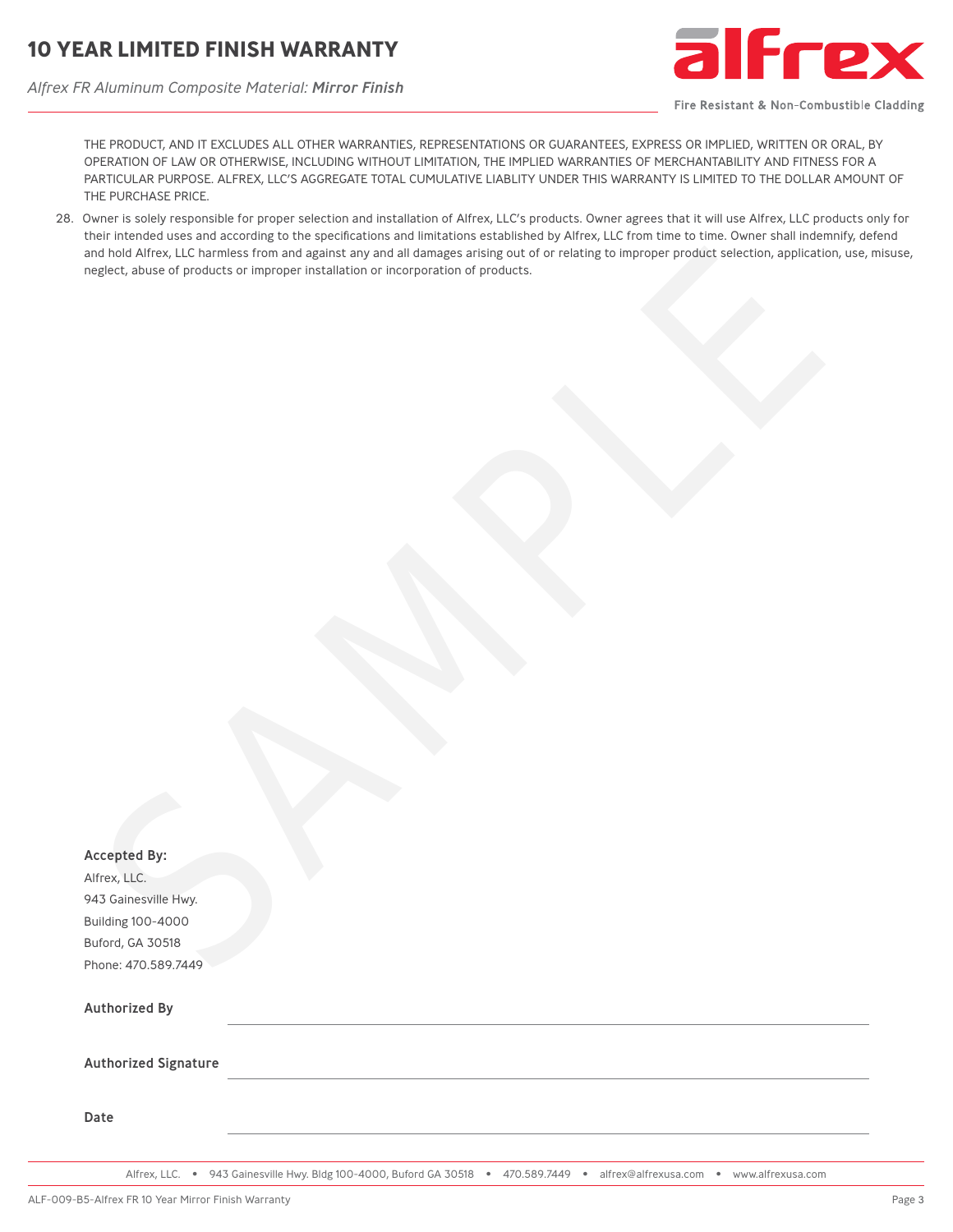# **10 YEAR LIMITED FINISH WARRANTY**

*Alfrex FR Aluminum Composite Material: Mirror Finish*



Fire Resistant & Non-Combustible Cladding

### **Inspection, Maintenance, and Repair Guidelines**

#### **Cleaning Recommendations**

These recommendations are given regarding cleaning and maintenance of the DECO PRIME 4 FL22 finish. DECO PRIME 4 FL22 is a highly sensitive decorative surface and must to be cleaned with highest level of attention and consistency.

#### **Initial and Regular Cleaning**

Any cleaning activities should ideally be done on balmy, cloudy days. Through proper and professional regular cleaning, the aesthetic and representative appearance of the mirror finish surface is not only maintained but also retains its valued appearance as dirt and aggressive deposits are removed. The cleaning interval depends on the location, the prevailing environmental conditions and the contamination level. Annual cleaning are recommended and required for execution of the product finish warranty.

The cleaning process shall be conducted from top to bottom, manually or with appropriate cleaning devices. Non-abrasive, soft cleaning wipes shall be used. The optimal surface temperature during the cleaning process of facade elements is < 25°C.

| commendations                             |              |                                                                                                                                                                                                                                                                                                                                                                                                                                                                                                                                                                                                                                                                     |                                              |  |
|-------------------------------------------|--------------|---------------------------------------------------------------------------------------------------------------------------------------------------------------------------------------------------------------------------------------------------------------------------------------------------------------------------------------------------------------------------------------------------------------------------------------------------------------------------------------------------------------------------------------------------------------------------------------------------------------------------------------------------------------------|----------------------------------------------|--|
|                                           |              | imendations are given regarding cleaning and maintenance of the DECO PRIME 4 FL22 finish. DECO PRIME 4 FL22 is a highly sensitive de<br>must to be cleaned with highest level of attention and consistency.                                                                                                                                                                                                                                                                                                                                                                                                                                                         |                                              |  |
| egular Cleaning                           |              |                                                                                                                                                                                                                                                                                                                                                                                                                                                                                                                                                                                                                                                                     |                                              |  |
| execution of the product finish warranty. |              | activities should ideally be done on balmy, cloudy days. Through proper and professional regular cleaning, the aesthetic and represent<br>of the mirror finish surface is not only maintained but also retains its valued appearance as dirt and aggressive deposits are removed.<br>interval depends on the location, the prevailing environmental conditions and the contamination level. Annual cleaning are recommend<br>process shall be conducted from top to bottom, manually or with appropriate cleaning devices. Non-abrasive, soft cleaning wipes shall<br>surface temperature during the cleaning process of facade elements is $\langle 25^{\circ}$ C. |                                              |  |
|                                           |              | <b>WHAT TO DO!</b>                                                                                                                                                                                                                                                                                                                                                                                                                                                                                                                                                                                                                                                  | <b>WHAT NOT TO DO!</b>                       |  |
|                                           | $\mathbf{1}$ | Use a neutral cleaning product and a fiber-free,<br>soft cotton cloth. The cotton cloth has to be<br>changed regularly.                                                                                                                                                                                                                                                                                                                                                                                                                                                                                                                                             | Use Scrubbers, brushes or<br>abrasive cloths |  |
|                                           | 2            | Residues can be removed using a mixture of<br>alcohol and water (1:1), e.g. methylated spirits<br>with fibre-free, soft cotton cloth.                                                                                                                                                                                                                                                                                                                                                                                                                                                                                                                               | Use white spirit                             |  |
|                                           | 3            | For rinsing, use clean water                                                                                                                                                                                                                                                                                                                                                                                                                                                                                                                                                                                                                                        |                                              |  |
|                                           | 4            | Regular water rinsing in areas with high salt<br>spray concentration.                                                                                                                                                                                                                                                                                                                                                                                                                                                                                                                                                                                               |                                              |  |
| eaning                                    |              |                                                                                                                                                                                                                                                                                                                                                                                                                                                                                                                                                                                                                                                                     |                                              |  |
|                                           |              | eaning should be first conducted with warm water. If cleaning with water is not suitable because of the contamination level, mild chemica<br>nay be used. The following safety measures have to be taken during the use of chemical detergents:<br>r the user (protective clothes, protective gloves, face guard)<br>r the environment (passersby, sensitive components, plants, parked cars, etc.)<br>e accrued dirty water has to be caught using appropriate methods. Afterwards it has to be disposed of, according to local regulations.                                                                                                                       |                                              |  |
| <b>ctants</b>                             |              |                                                                                                                                                                                                                                                                                                                                                                                                                                                                                                                                                                                                                                                                     |                                              |  |
|                                           |              | ictants to the warm water can improve the cleaning effect and help removal of dirt. An intensive rinsing with running, warm water is ess<br>entire building facade has to be washed with deionized water to avoid spotting.                                                                                                                                                                                                                                                                                                                                                                                                                                         |                                              |  |
|                                           |              |                                                                                                                                                                                                                                                                                                                                                                                                                                                                                                                                                                                                                                                                     |                                              |  |

#### **Moderate Cleaning**

Moderate cleaning should be first conducted with warm water. If cleaning with water is not suitable because of the contamination level, mild chemical detergents may be used. The following safety measures have to be taken during the use of chemical detergents:

- For the user (protective clothes, protective gloves, face guard)
- For the environment (passersby, sensitive components, plants, parked cars, etc.)
- The accrued dirty water has to be caught using appropriate methods. Afterwards it has to be disposed of, according to local regulations.

#### **Use of Surfactants**

Adding surfactants to the warm water can improve the cleaning effect and help removal of dirt. An intensive rinsing with running, warm water is essential. After cleaning the entire building facade has to be washed with deionized water to avoid spotting.

#### **Use of Diluted Mineral Acids**

The use of diluted muriatic acid is recommended  $(-9\%)$  taking note of the following points:

- Surface contaminants such as rust (flash rust), cement residue, sintering (stubborn dirt), corrosion or oxidation products, slight oil and grease pollution, algae and moss.
- Most of the commercial acid facade detergents contain fluoric acid and/or muriatic acid.
- Because of the processed coating chemistry within facade elements the usage of detergents containing fluoric acid should be avoided (fluoric aci might affect the coating system causing it to delaminate from the surface).
- Fluoric and muriatic acid can destroy siliceous binder and can produce a bulk of construction damaging salts in case of an extended contact time.
- An intensive rinsing with running, warm water is essential followed by a mandatory rinse with deionized water to avoid spotting.